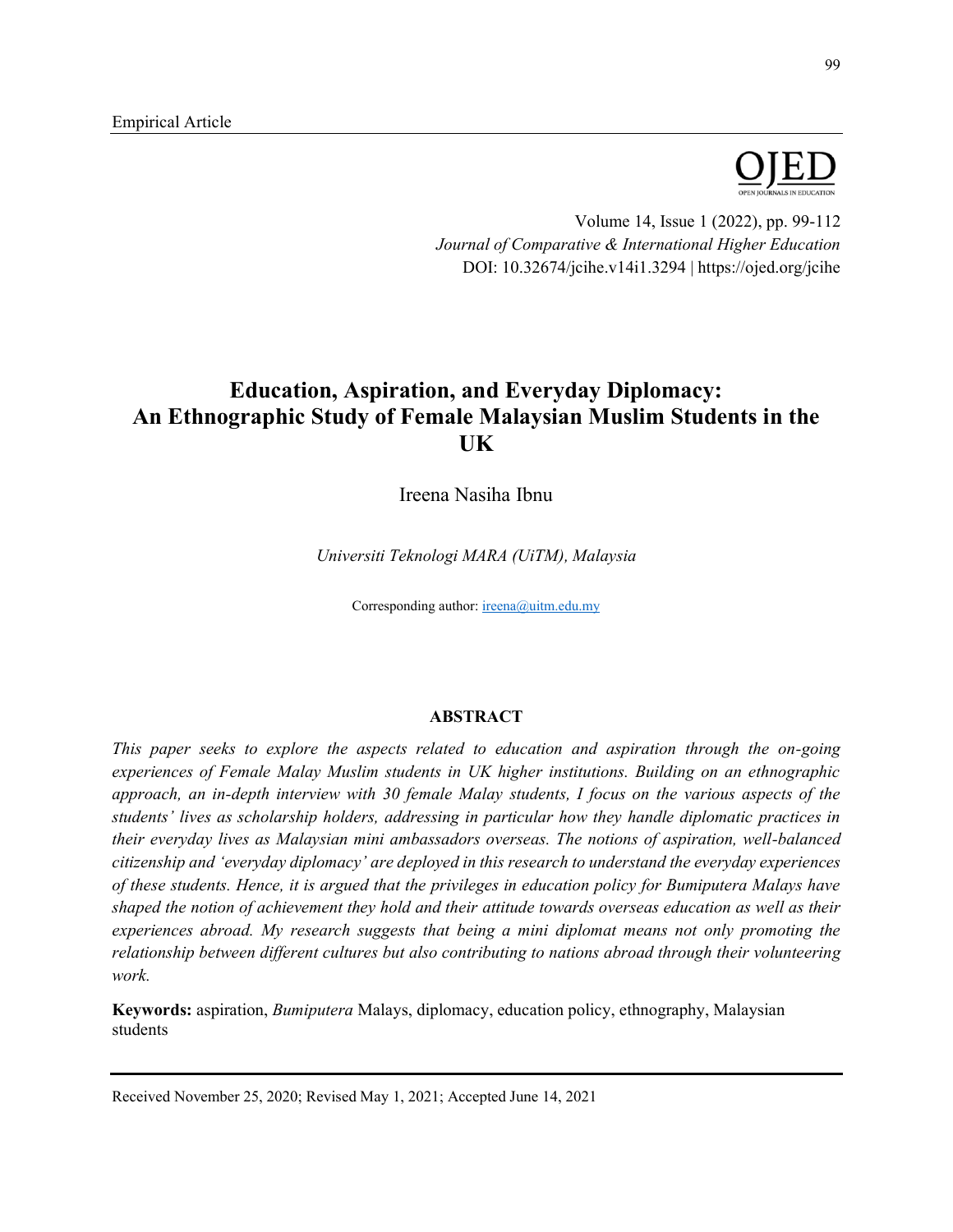#### **INTRODUCTION**

Like migrants, international students experience the process of leaving their home country and making their way to a new country through their many aspirations and with a great deal of hope. According to Quaglia and Cobb (1996), a student with aspirations is someone who is involved in various activities for both their inherent value and enjoyment and their connection to future goals. In a recent article by Scheibelhofer (2018) on aspirations among European migrants, aspiration is perceived as hopes, plans, ambitions or goals which are produced or not clearly expressed (due to biographical changes). She also argues that, in the context of migration, aspirations endure throughout the life course and influence the ways in which people act and react over an extended period of time. Thus, aspirations can shift and be unstable over time due to changes in social contexts and transformations in a person's biography, such as migration, marriage and retirement (Scheibelhofer, 2003). In my research, I analyse how the aspirations of female Malay students shift with the context of biographical change such as their status as a scholarship student and mini diplomat after succeeding in going to the UK.

Since 2015, more than 50,000 Malaysian students have arrived in the UK to pursue their studies (Higher Education Statistics Department, 2019). Due to its multicultural atmosphere and the number of prestigious universities, the UK is seen as a preferred destination for Malaysian students to study abroad. Scholarships from both the government and private agencies, such as the MOHE, the Public Services Department or Jabatan Perkhidmatan Awam (JPA), People's Trust Council or Majlis Amanah Rakyat (MARA), PETRONAS, and other private and government-linked agencies are awarded to qualified citizens and government officers to enable them to study abroad. Although the UK has been a top higher-education (HE) destination for Malaysian students, there is very little information or studies pertaining to these students' transnational lives and experiences as scholarship holders. Since most of the Malaysian students appear to be scholarship recipients, my study investigates how these students handled their position as scholarship recipients and the impact on their daily lives in the UK.

Three different aspects of the production and experience of aspiration will be discussed in this paper. The first section deals with the key literature and previous works related to aspirations, achievement and everyday diplomacy. The second section demonstrates the students' aspirations to study abroad in relation to the historical context in which they do so. In this section, I analyse the notion of aspiration and achievement in relation to the experiences of Malay students' desire to study abroad through a consideration of the effort they made in Malaysia to win the scholarships that allow them to pursue their dream. The third section provides a connected discussion of the notion of aspiration and the pressures of student life in the UK in terms of everyday and mini diplomacy.

## **LITERATURE REVIEW**

#### **Aspirations and Achievements in Life**

Several studies have explored the aspiration of students from ethnic minorities and refugees for education in the field of international student migration and mobility (Chee 2017, Schneider 2018, Hallberg Adu, 2019, Newman, 2019, Shakya et al., 2012). In this case, parents' ethnic minorities play an important role in articulating the aspirations of international students in education. In Hong Kong, the transformation in socio-political could create better opportunities in education to Pakistani-migrant youth and their families in designing their future careers. However, in Singapore, study by Senin & Ng (2012) reveals that there is a lower educational aspiration among Malay youths compared to other ethnicities in education although the Malays belong to the lower socioeconomic status backgrounds. While in Philippines, the aspirations of Filipino returnees from European universities at postgraduate level have reflected heir overseas experiences to create a better career contribution in their respective occupational fields (Liao & Asis, 2020).

Focusing on youth living through the upheaval of Egypt's Arab Spring in 2011, Schielke (2015) critically documents the nature of his informants aspiring efforts in terms of achieving a balance between their hopes and the frustrating conditions of their everyday lives. Schielke builds on the 'grand schemes' approach, which he defines as 'persons, ideas and powers that are understood to be greater than one's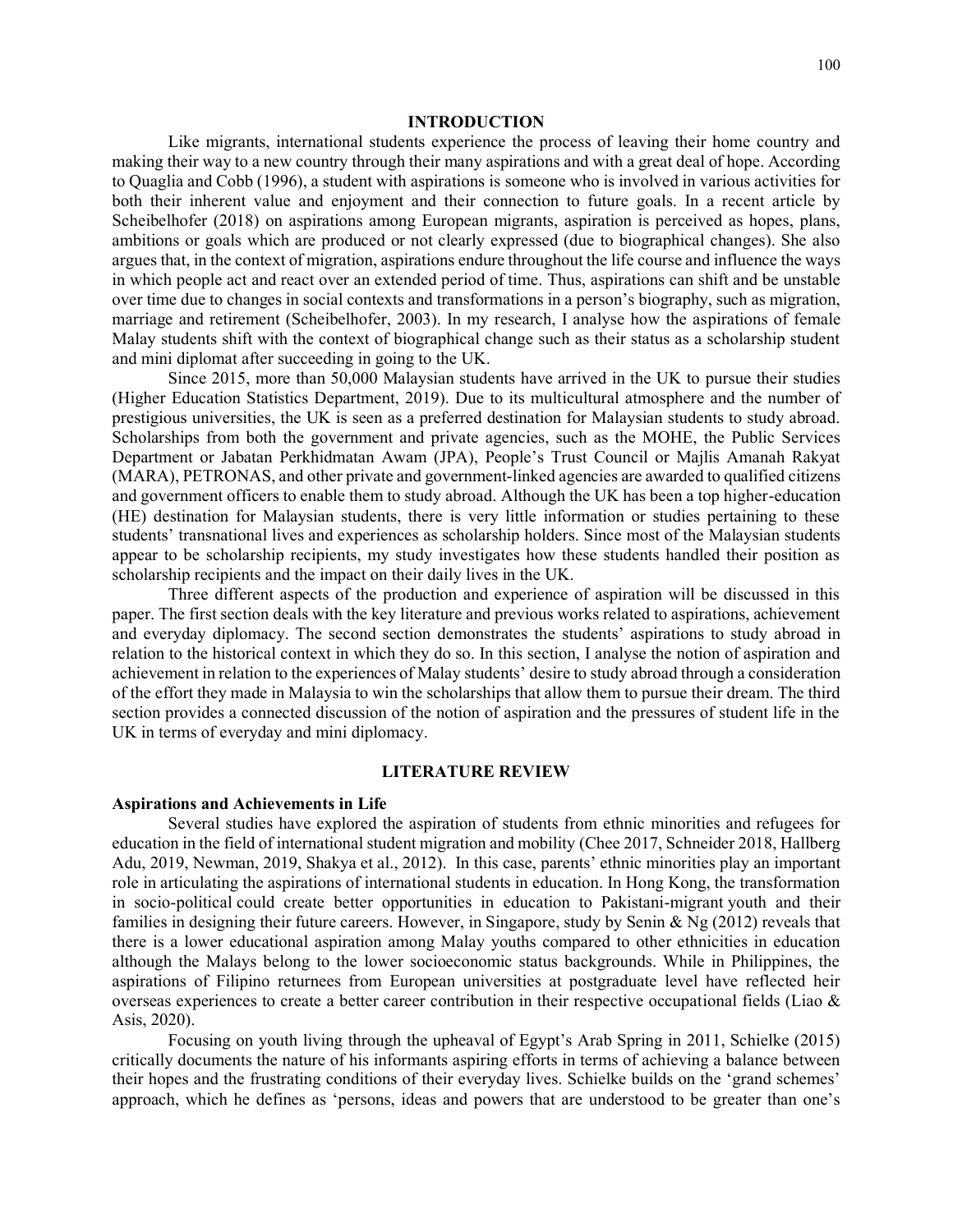ordinary life, located on a higher plane, distinct from everyday life, and yet relevant as models for a living (Schielke, 2015, p.13). Doing so helps him to explore the moral dilemmas facing his male interlocuters; ethnographically, he focuses in particular on the 'pressure points' that occur in the young people's daily lives. In his work, I am interested in the ways in which he invests the term 'hope' experienced by these youths with specific meanings and attributes, such as the hope to live a God-fearing life, avoid boredom, and with aspirations for freedom and money, love and marriage. This approach helps me to discover the ways in which aspiration is specifically perceived through their everyday life in the UK. Besides, participation in piety movements and commensality among students Malay students community abroad is said to help relieve stress and overcome loneliness in these sponsored students' life adjustments (Ibnu, 2022; Ibnu & Azman, 2021).

Long and Moore (2013), in their book, *The Social Life of Achievement*, provide critical ways in which to explore the notion of achievement within the context of its social life, such as the ways in which achievement is attained and experienced, as well as how its meanings shift in specific contexts. One example that I found relevant is Susan Bayly's (2007) book, Asian Voices in a Postcolonial Age. Bayly highlights the complex relationship between a generation of liminal Asian intellectuals in India and in Vietnam. In her fieldwork in Vietnam, Bayly (2007) explored the French-educated Hanoian intellectuals who signified themselves as active participants in the process of making and mapping the revolution and liberation in urban and rural areas in the period from 1946 to 1954. In her analysis, she also includes the experiences of those who were left behind, such as the French-educated Hanoian families, their emotions of return and separation, nurturing, education, services and sacrifice. From this analysis, we can see how the colonial education and language of socialism was able to structure the experiences and aspirations of students for their nation and family in the context of both colonialism and the post-colonial landscape.

In another work, Bayly (2014) engages with the vision of Vietnam as one of the 'tiger states', analysing how this has shaped the ways in which Hanoians understand citizenship, especially with regards to students' notions of aspirations and achievement. The term 'tiger states' refers to when in 2010, Vietnam was ranked as the world's top CIVETS (Colombia, Indonesia, Vietnam, Egypt, Turkey, South Africa) economy, which means the country that was renowned as the world's strongest emerging, fast-growth, oncommodity-dependent power after BRICs (Brazil, Russia, India, China) in terms of its globalised development potential. To sustain their status as global achievers and to make Vietnam one of 101 marketized South-East Asia's top producers by 2025, the students and parents generate a real effective charge around notions of achievement (Bayly 2007). This, however, has affected the state's education sector and produced a condition widely referred to in the country as the 'achievement disease', the excessiveness of doing something that is perceived as good and moral regarding attainment marking that can cause harm. For example, the parents would bribe the school to make sure that their child became an excellent student or reached a top attainment status. Bayly's works demonstrate the dynamics of aspiration and practices of actors in this context of both colonialism and post-colonialism. In my study, the parents of Malay students from lower income backgrounds gave their full support and motivation by encouraging their children to study hard to win an educational scholarship, as I demonstrate in the next section.

Besides aspirations and achievement, the paper also explores diplomacy practices in the everyday lives of the students after going to the UK. Many studies on diplomacy, especially in International Relations, deal with diplomats, states, foreign policies, embassies, consulates, ministries and international organisations, as both actors and instruments (Cohen,1998; Constantinou et al. 2016 ; Sharp 2009). However, scholars from various disciplines find that the practice of diplomacy is not limited to the formal actors outlined above; it can also be observed or imitated by a multiplicity of actors and instruments beyond states –such as traders, intellectuals, religious organisations or minority groups (Cooper, 2008; Marsden et al., 2016). According to Constantinou (2016), actors need to diplomatically identify and learn knowledge about the facilities they can deploy in order to deal with conflicts. By this he means that actors who practice diplomacy should recognise their role, who they represent and in relationship to what particular cause. Besides, the practice of diplomacy can be translated to the understanding of intercultural responsibility of international students. By using this concept, Tran & Vu (2017) argue that intercultural responsibility can reflect international students' self- determined responsibility to respect, accommodate or incorporate into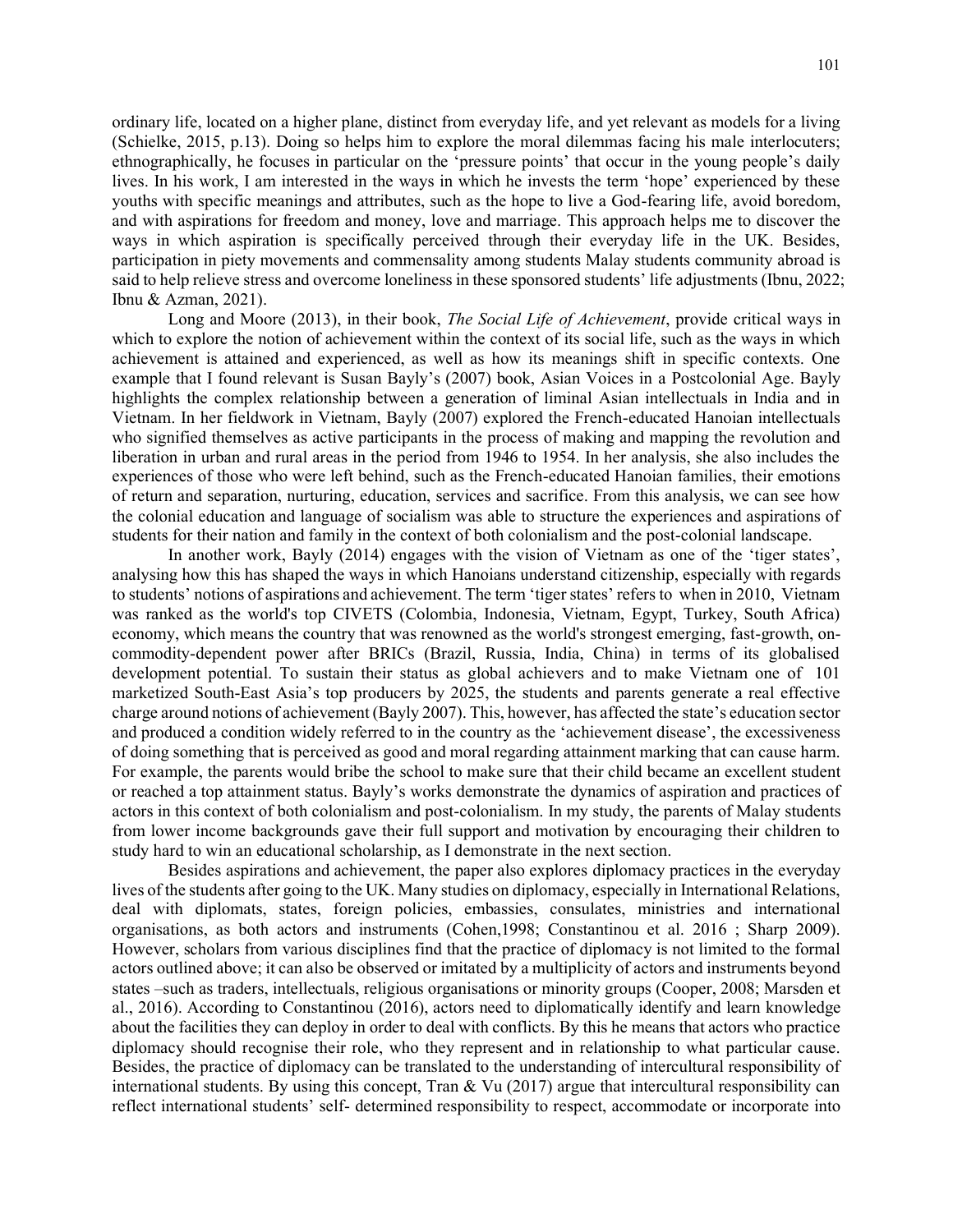the host culture. The study focuses on the role and self-positioning played by international students in a transnational space. The findings show that there are four forms of intercultural responsibility perceived by international students such as their responsibility to represent the home country, responsibility to respect the host culture, responsibility to assimilate into the host culture, and responsibility to integrate into the host culture (Tran & Vu, 2017). These forms of intercultural responsibility are important in shaping the diplomatic practices especially for the students in my study, who came to the UK under educational scholarship.

Marsden et al. (2016) demonstrates through ethnography the diplomatic practices, skills and capacities that are deployed by Afghan traders. These transregional traders identify themselves as diplomats and emphasise how the skills of the trade are also those of diplomacy. The notion of being diplomatic here is the ability to speak multiple languages, the capacity to be flexible when representing themselves to others and also the convenience of living in multicultural surroundings. Drawing on the everyday diplomacy framework by Marsden et al. (2016), this paper seeks to make a case for exploring the everyday diplomacy of student migrants. It aims to extend the focus to the diplomatic practices and activities of these state sponsored students. It also seeks to understand these practices and activities as part of the effort they must invest into fulfilling the aspirations of Malay education policy and becoming both outstanding citizens of a good nation and the global ummah or community of Muslim believers. I now explore Malaysian students' aspirations to study in the UK.

## **The Aspiration to Study Abroad in Historical Context**

In her book on race, education and citizenship, Koh (2017) argues that the culture of migration among Malaysian students abroad is the result of the legacy of British colonial-era racialisation, something that has been inherited and exacerbated by the postcolonial Malaysian state. In her findings, she concludes that the migration for education of the Malaysian-Chinese is seen as an exit strategy (Cartier, 2003; Fong, 2011). The desire of Malaysian-Chinese students to study abroad is due to the failure to the home country's failure to provide satisfactory education opportunities in prestigious universities or colleges in Malaysia, a situation arising from the National Economic Policy (NEP). The NEP is an affirmative- action policy which was aimed to eradicate poverty amongst all Malaysians and to restructure Malaysian society so that the identification of race with economic function and geographical location was reduced and eventually eliminated––especially the Malays, who were the *Bumiputera* ethnic group, made few advances in the modern economic sector, as their business class was very small and weak economically. Thus, building on this policy, this section would like to extend and contribute to the study of the effects of the NEP on Malaysian student migration. It will do so, however, from the vantage point of *Bumiputera* Malay students' aspirations to study abroad. This entails exploring not the experiences of an excluded minority but those of a privileged and dominant race that has received the highest proportion of scholarships from the Malaysian government through the NEP. In this latter, priority has been given to Malays in terms of access to education, government scholarships, property ownership, civil service jobs, subsidised housing and business licences (Lee, 2012). As a result, a sizeable Malay from the lower and middle class has evolved that has had the opportunity to study in both local universities and overseas institutions. Financial aid and scholarships in education have been offered to help Malays' aspirations for educational attainment.

Like Malaysian Chinese students' migration, above, transnational Chinese students in China also explained that study abroad was seen as an alternative route for students after their access to a prestigious education in China was denied (Fong, 2011). Hence, to achieve this aspiration, many parents invest an unprecedented amount of money, sell their homes and borrow money from their friends and relatives to pay for their children's tuition and living expenses. In China, this aspiration became more convincing with the one-child policy in 1970, whereby many urban middle-class parents encouraged their children to study abroad (Fong, 2011). However, the situation is different in the case of Malay students. The privileges which have been given to Malays in education have shaped the nature of their aspirations to study abroad. Though they are categorised as *Bumiputera* Malays by birth and have an advantage as a favoured race since British colonisation and the NEP, these students' aspiration to migrate overseas for their education nevertheless involves a great effort on their part, usually over the years in which they studied in primary or secondary school. Despite investing an unprecedented amount of money on their children's education, Malay parents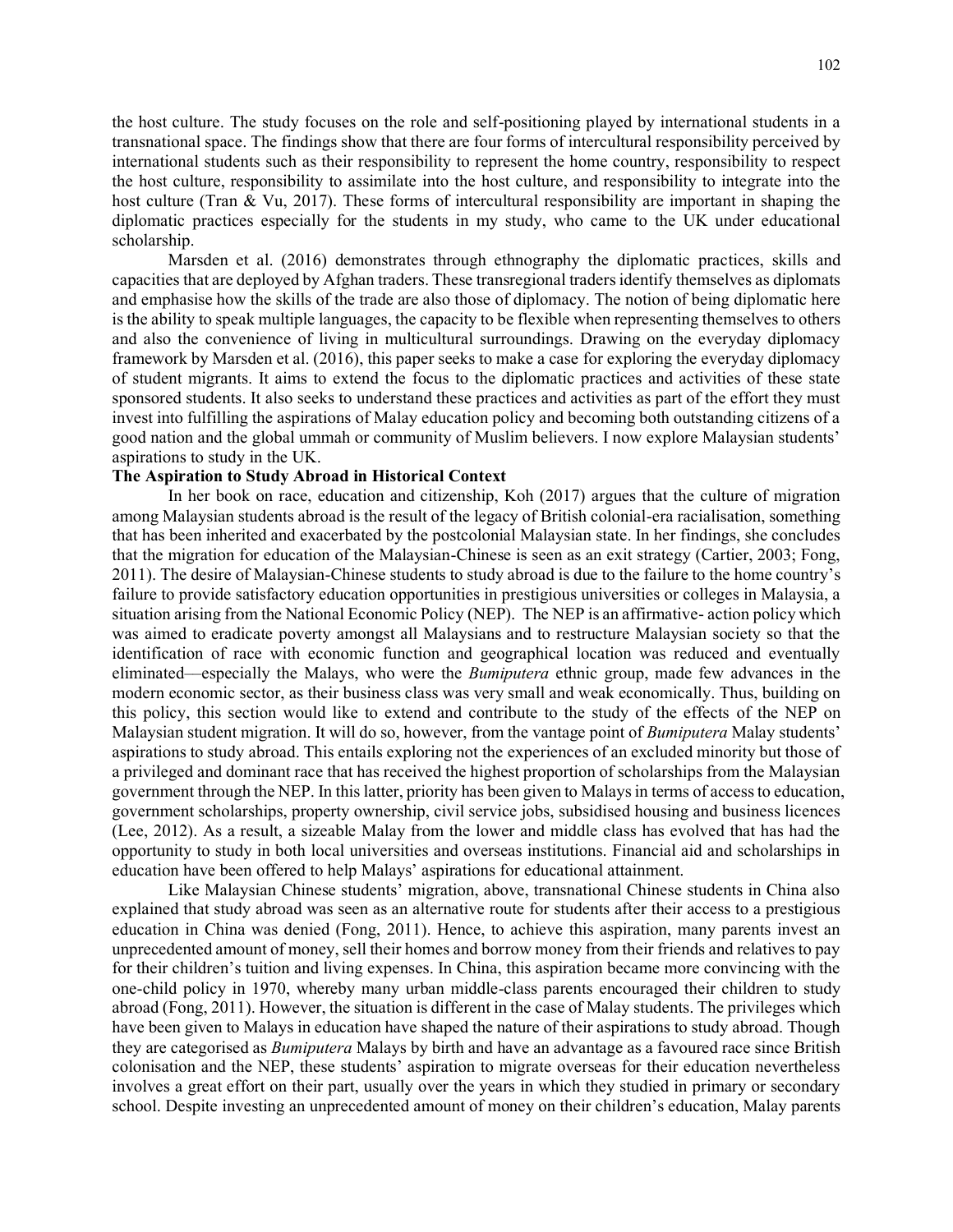encourage their offspring to study hard by giving them full moral support in applying for places at boarding school and then government scholarships which facilitate their studying abroad. In this context, high achievement in education for many Malays is when their children succeed in winning scholarships for a university education abroad (Ibnu, 2019).

Investing money on education since their children were small (in a manner comparable to the Chinese and Malaysian Chinese students discussed by Fong (2011) and Koh (2017) is not an affordable practice for Malays largely because of their relatively low-income levels. In an exclusive interview on Channel NewsAsia in June 2018 with the Malaysian Prime Minister, Tun Mahathir Muhamad, explained why these privileges in education and economy should continue to be given to the Malays. According to Mahathir, 'The reason why Malay students need scholarships to study overseas is because he finds that many Malay parents cannot afford to have a university education for their children'. He also explained that it is because Malay parents are primarily civil servants and wage earners, unlike the Malaysian Chinese who are primarily in business (Naidu 2018). Indeed, during my fieldwork, it was rare to meet Malay students who were self-funded or sponsored by wealthy parents.

Thus, education is perceived as one of the essential ways to render the Malays proud as a majority race that has a significant gap in poverty compared to the country's Chinese community. As Zerrin Salikutluk(2013) said, 'The salience of hoping for socioeconomic improvement can induce a strong belief in education as the key to upward mobility'(Zerrin Salikutluk,2013, p.7). For these sponsored Malay students, the opportunity to study abroad gives them the hope that they can improve their social status and economic condition, secure a job and also gain cultural exposure. The only affordable way for them to study aboard is by attaining excellent academic results in national examinations – a crucial step which qualifies them to apply for government scholarship. It means that they, too, have to compete and gain excellent results in order to get the scholarship, just as Chinese and Indian students have to do. Besides achieving good results, these students also need to involve themselves in a range of extra co-curricular activities and leadership skills, which furthers their chances of being awarded a scholarship over and above their outstanding academic achievements (Ibnu, 2019). The findings section demonstrates the efforts undertaken by these students in order to be awarded educational scholarships.

#### **RESEARCH METHOD**

The ethnographic fieldwork for this paper was based in two locations in the UK: Manchester and Cardiff, from January 2016 to January 2017. In my research, thirty Malay students became my informants. From thirty informants, only four students were self-sponsored. As the starting point for one year of intensive ethnographic research with Malay students in the UK, I spent an extended period of time in the northern English city of Manchester. The consideration of statistical data related to the presence of Malaysian students indicated that the city was indeed one of the favoured destinations for Malay students. In this ethnographic study, the data were collected in several ways. Methods such as participant observation, semi-structured interviews, conversations and fieldnotes were deployed throughout the fieldwork. Participant observation is commonly associated with ethnographic research. It is a process of learning and comprehension in which the researcher is exposed to or involved in the daily activities of his or her study participants or groups (Schensul et al. 1999). Apart from observing the way they lived as an international student or a scholarship holder, I also had many conversations with them about their personal lives, family backgrounds, and interests or hobbies. These conversations have provided me with a wide range of perspectives in terms of socioeconomic backgrounds, their hometowns, and most importantly as a way to unpacking their aspiration in education (Trainor, 2018). Besides, in my fieldwork, I used a lot of social media platforms such as Facebook and Instagram to determine the current events that were going on in the community that I was researching. Using Facebook was crucial for my research because I gained much real-time information, especially about the Malaysian community – much of which was displayed on their organisation page.

During the participant observation, I used visual data such as photographs, field notes and recordings to support my observations during the data collection. According to Bernard (2006), there are four types of field note – jottings, a diary, a log and field notes proper. The field notes are descriptions of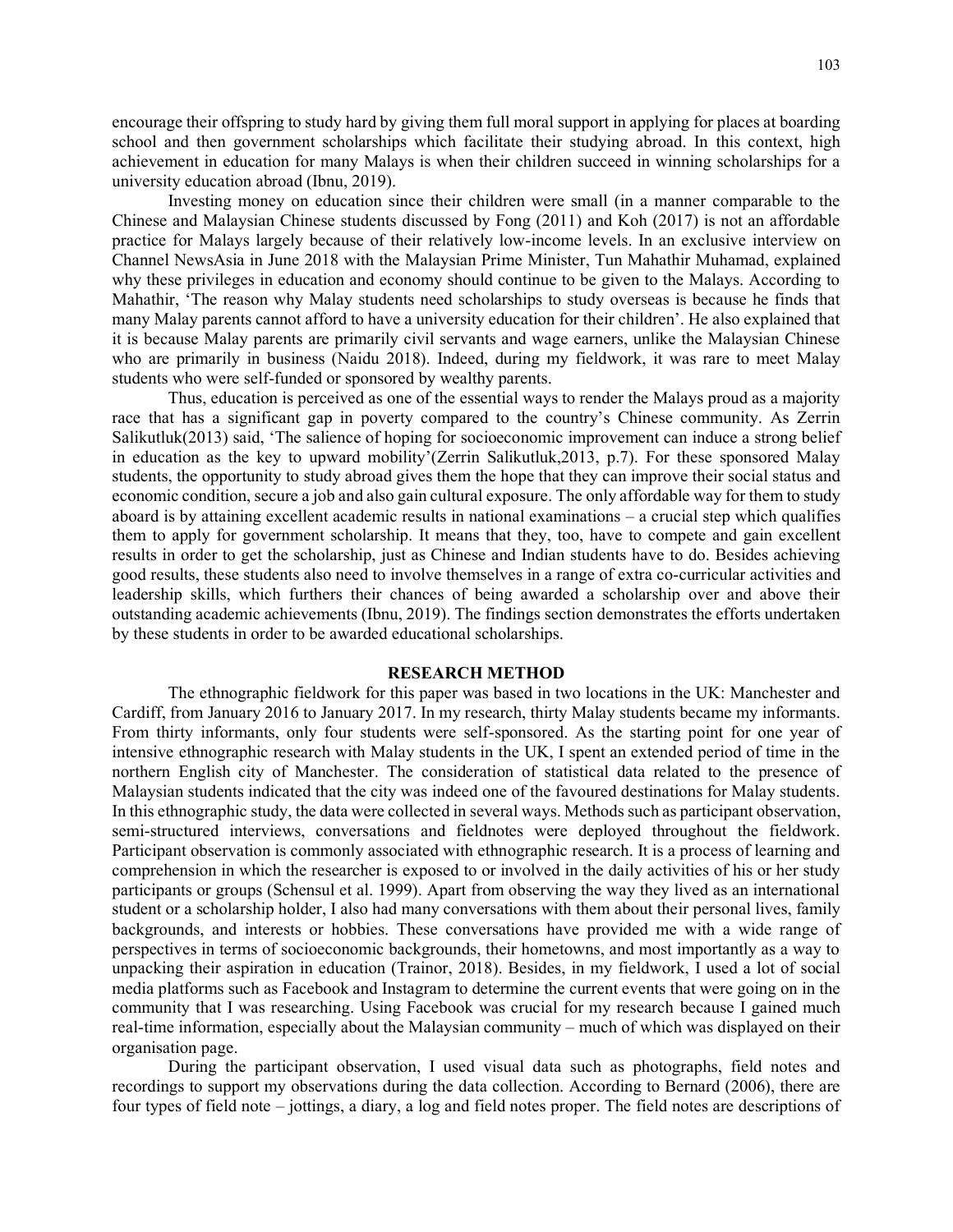the events and the people whom I met during the fieldwork. They are the most important data in my research. I also took several photographs of the events and places that I visited. The data in my fieldnotes were developed through interactions with the informants or any interesting events that occurred which I found invaluable for my research. The scratch notes help me to produce my informants' viewpoint while observing or talking with them (Sanjek, 1996). Therefore, most of the keywords gathered in my scratch notes enabled me to explain something in more detail later. During the coding process, field notes and participant observation data have been integrated into the data analysis process for the extraction of meaning (Creswell & Creswell 2017, Patton 2002). All of the interviews and memos were transcribed and analysed manually based on the emerging themes from the interviews. To ensure that the obtained data were accurate, I summarized the findings from the semi-structured interviews and share with my informants to get their confirmation

#### **FINDINGS AND DISCUSSION**

## **Aspirations to Study Abroad: The Route to UK Higher Education Institutions**

Many Malay students in my research regarded an education scholarship as a passport for them to study abroad. One example is the case of Aty, 23, an optometry student from Cardiff University. Both her parents were police officers in the suburban city of Penang and she was the youngest daughter of three siblings. One thing I found interesting about Aty's background was that all her siblings had graduated in optometry. The main reason why they chose this course was because the oldest sister had managed to improve their family's finances by setting up an optometry business. Her motivation to study abroad started when she saw her older brother – who studied in the UK on government scholarships – return from the work and achieve a stable source of employment and social respect. This shows that personal networks such as family or friends are essential in shaping students' decisions to study abroad (Azmat et al. 2013; Collins 2008; King et al. 2011). Since her brother's return home she told her mother about her desire to study abroad. According to Aty,

*When I told my mum that I wanted to study abroad like my brother, the first thing she told me was that I must study hard. If I did well in the SPM (Malaysian national examination) I could get a scholarship and have the opportunity to study overseas like him.*

From then on, she was motivated to study hard, attend tuition classes and be active in sports and cocurricular activities. The ultimate aim at that time was to get an excellent result in order to be in a competitive position to apply for a scholarship. She hoped that she could make her parents proud and improve their family economic situation and legacy in optometry.

Unlike Aty, Ameera came from a rural area in Kelantan. She was the eldest daughter of six siblings. Her father worked as a taxi driver and her mother as a housewife. As the eldest child in her family, Ameera felt responsible for improving her family's economic status. Her ambition to be a doctor made her study hard so that she could help her father to support her siblings. However, the route to success was more difficult because she lived in a rural area where there was a lack of educational facilities and support. According to Ameera,

*It is not easy for a village girl like me to be where I am today (studying in the UK). In my village, I can see that there is a lot of potential among the children; they are not lazy or not smart in their studies, but the problem is that they need motivation, support and exposure to academics. Thus, we have to study harder than those who live in urban areas…*

In Ameera's case, she pointed out how geographical factors and the characteristics of life in the rural areas where most Malays live is an obstacle to Malays' developments and achievements in the field of education. Although similar facilities have been provided in rural areas by the government, the best schools always have good assistants, good teachers and excellent facilities (Mahathir 1970). Another scholar (Roslan 2001) also argues that the reason why many Malays in rural areas have fewer opportunities to enter the upper classes is because of the different mediums of instruction in schools under colonial rule – i.e. most of the English-medium schools were located in urban areas and were attended by Chinese and Indian immigrant children. Many Malays in rural areas were educated in government schools that used the Malay language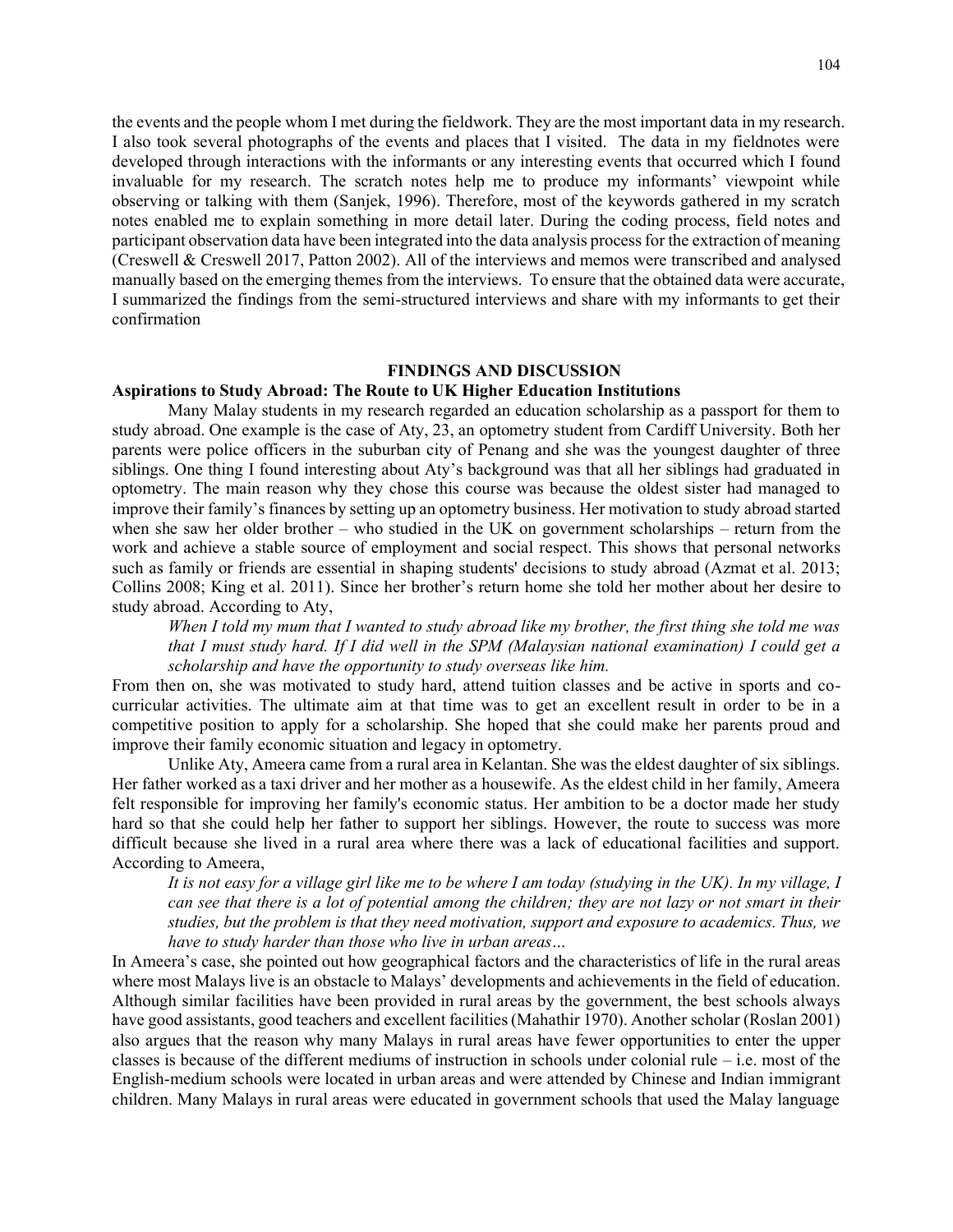and this held them back from entering business and professional fields, which prefer people educated in English.

The above quotations show that Malays invest their individual and familial effort into achieving places in high-ranking universities with the long-term aim of winning a scholarship to study abroad. Although Malays are given priority in terms of access to scholarships in education, these students still have to compete amongst themselves and prove that they are the best candidates and the deserving recipients of a scholarship. However, compared to Bayly's (2007) research, as shown earlier in this paper, there is no evidence to show that the parents or students would use immoral ways such as bribery and corruption to attain scholarships. Instead, the students told me that the teachers and parents would encourage them to apply for as many scholarships as possible to increase their chances of studying abroad.

## **The Government's Aspiration Towards Malay Sponsored Students and the Challenges**

The second theme demonstrates my ethnographic findings based on my participants observation and fieldnotes during the fieldwork in Manchester. The Malay students with whom I conducted my research felt that being a sponsored student – whether privately or state-funded – was a huge responsibility to carry. In comparison to the Chinese students' migration in Fong's (2011) studies, the floating life for my Malay students is their struggle to meet the government and family expectations of sponsored students. The first thing these students realised when coming to the UK was, they had to ensure that they demonstrated excellent of moral behaviour of the type advocated by their sponsors and also maintain an excellent academic track record every term. Second, while living abroad, they were not only representing their family, but also their religion and nation. Thus, they were expected to be responsible and capable of achieving a high level of personal wellbeing and to demonstrate excellent behaviour *(akhlaq)* in everyday life such as wearing modest clothes and being trustworthy, respectful and tolerant – and most importantly, being able to contribute to the harmony and betterment of the family, the society and the nation at large.

On 15 October 2016, my informants invited me to attend the Education Malaysia Engagement Session in the student union hall of the University of Manchester. Three Malaysian students' organisations organised the event: the Malaysia Community of Old Trafford (MCOT), the Kelab UMNO Salford and Manchester (KUSMA) and the Malaysian Student's Society of Manchester (MSSM) in conjunction with the Manchester Students' Carnival. The event aimed to introduce the newly arrived Malaysian students in Manchester to the educational attaché and to explain to them the roles that are played by the education officers in helping to shape the students' experience of studying abroad. It also aimed to promote the Malaysian student organisations in Manchester. My appearance at this event was not only as a research student but also as a teacher at Malaysia Community School of Manchester or *Sekolah Komuniti Malaysia Manchester* (SKMM), who attended the event in order to promote teaching as a volunteering experience to the new students. I attended the event with two of my informants, Afiqa and Ainaa, both of whom were students at the University of Manchester and also worked as teaching assistants at SKMM. Afiqa and Ainaa shared their work experience and explained to those gathered what they had learned from SKMM. They did so in order to encourage new students to volunteer their participation.

The event started at around 2.00 pm, and the audience mostly comprised first-year Malaysian students. The students and committee members wore formal clothes such as a blazer with black shoes. The ways these students presented themselves during this ceremony showed how they wanted to be seen by the Malaysian educational attaché – as a future leader or someone properly qualified to study abroad; this underscores the performative aspect of achievement in Malay students' lives as discussed above. This was obvious when Afiqa and Ainaa looked very conscious of their formal appearance, as they had to talk in front of the officers that day. The ceremony started with the national anthem, Lagu Negaraku and a doa or Quranic recitation. Besides the educational attaché, other chief guests for the day were officers from scholarship bodies, including the JPA and MARA. These people were in charge of the affairs of Malaysian sponsored students in the UK.

The event became more serious when the Malaysian Embassy contacted the attaché to get further details or confirmation about the Malaysian students studying in the UK who were involved in accidents while travelling outside the UK. However, what I found interesting in the speeches that evening by Mr Hazim and other officers was when they raised their concerns about the numbers of Malay overseas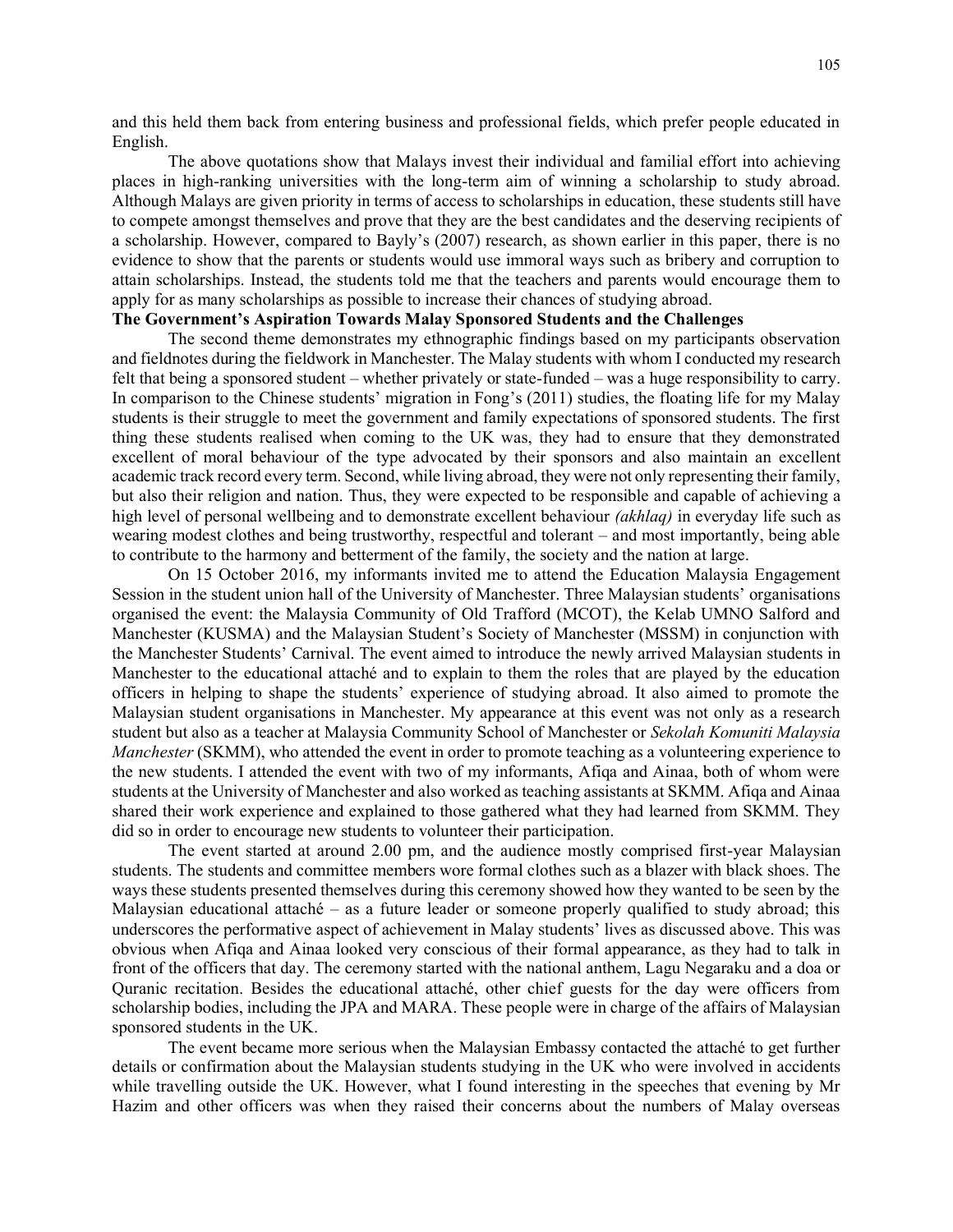graduates who still have a low proficiency in English when they returned home. He said that he hoped students would make friends with different groups of people in order to improve their English language skills.

Listening to Mr Hazim' and others' concerns about and aspirations for the English proficiency of Malay students led me to see the importance of the ethnographic approach to my research. It would be easy for us to say that these students had low English proficiency because they lived with Malays and did not speak English often. Yet we know little about the broader challenges they faced and efforts they invested in improving their English proficiency during the course of their everyday lives in the UK. It is quite striking to know that many of my Malay informants stated that they felt disappointed because of the slim opportunities available to them to make friends with local and European international students on their courses. This was the case for most of my informants, especially those studying Finance and Accounting in Manchester. In my interviews with them, the students stated that most of the international students on their course were Asian and mainly from China. Afia, 22, from Selangor, told me that she felt disappointed because she never thought this would be the case during her studies abroad,

*I thought that I could speak more English when I studied here (Manchester). But it seems that it* won't happen because most of my course mates are Malays and Chinese from China. And we only *mingle among ourselves.*

Due to the substantial numbers of Asian students on her course, Afia and her friends rarely had the chance to interact with local and other international students in English. When I asked her why she did not want to sit with other Asian students during the lecture she told me that most of them feel comfortable sitting together in their own groups (for example, the Chinese students from China would all sit together, as would Malays) and the substantial number of them on the course made it seem unimportant for them to extend their friendship networks. Thus, to improve her English proficiency and to have non-Malays friends, these Malay students took the initiative of registering in different tutorial classes, participating in voluntary activities and attending foreign-language classes at the university. This strategy provided them with a greater opportunity to engage with other international students from different countries. Hence, it is important for the Malaysian Higher Education to understand the struggles and experiences of these students in their overseas environment campus. Besides, this finding also demonstrates these sponsored students were trying their best to integrate with the host and international students' community in order to learn different cultures, make friendships and improve their confidence in English. Next sections unpack the experiences of students as mini diplomats in achieving the aspirations above.

## **Students as Mini Diplomats**

**Duit Rakyat and Expectations.** A further essential aspect of Malay students' behaviour that I heard a great deal about during my fieldwork concerned their relationship to the financial allowance they received as a '*duit rakyat*` (the Malay term for the tax paid by Malaysian citizens to the government that is used to sponsor excellent students to study abroad). Interestingly, *'duit rakyat'* is used among my Malay student informants to remind each other of their responsibility and the hopes that their family and other Malaysians had in them.

For Afia, a 23-year-old from Selangor, living as a sponsorship student in the UK meant that she had a huge responsibility which was quite a burden. She told me that she had to study hard for three years because she knew that the allowance she received was coming from the taxpayer, including her parents, in Malaysia. According to Afia,

*It is not only a responsibility to a country, but also as the first daughter in my family to go abroad to study. I find it very difficult because they have high expectations of me [and because] I feel like I'm an ambassador.*

The high expectations of her family and her responsibility to the country made her feel as though she was not just a student but also an ambassador. The situation became dangerous when the government and sponsorship officials in the UK raised several issues that addressed how students should utilise their education experience abroad.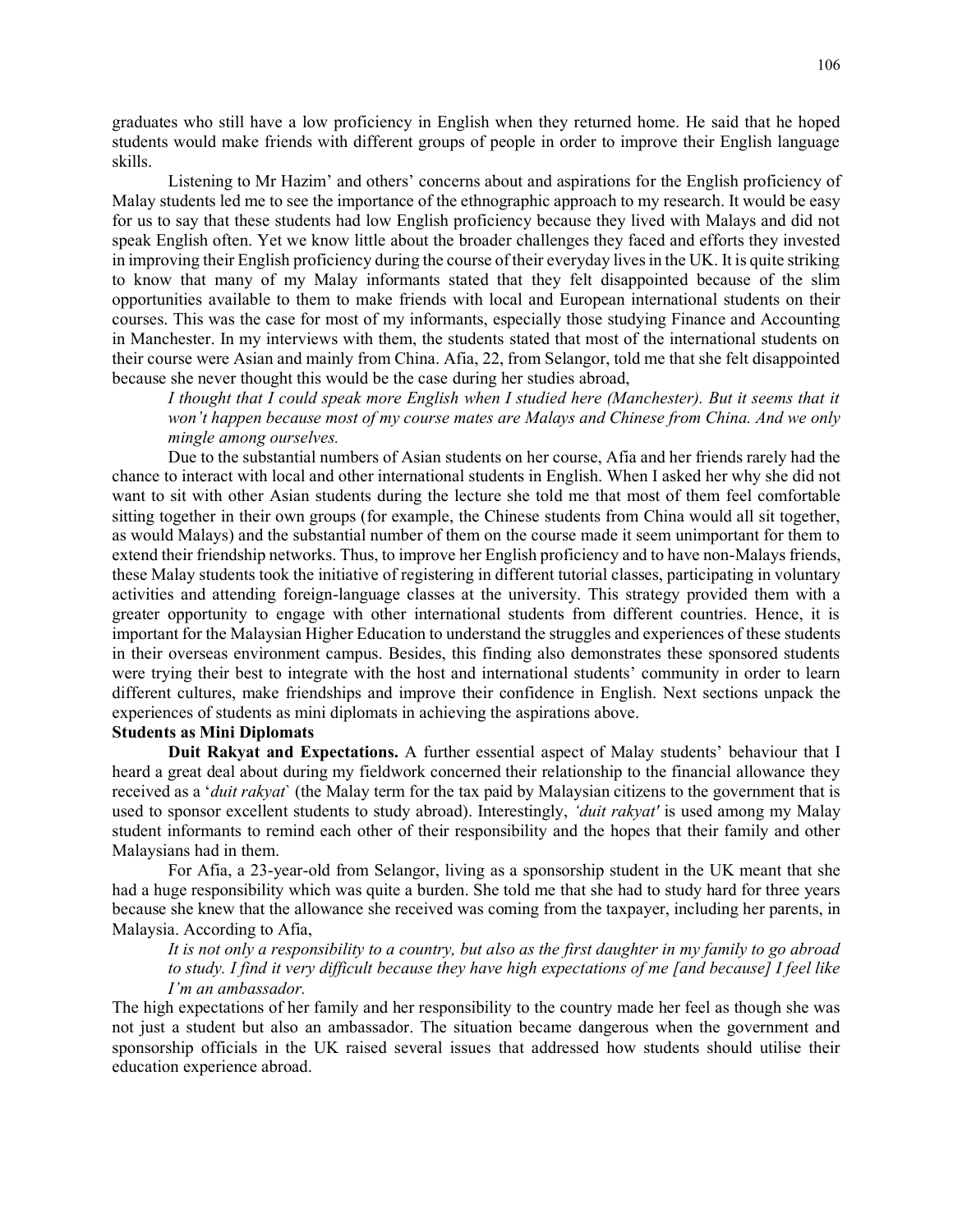**Diplomatic and Religious Reputation.** Previous ethnographic studies of international students have dealt with the 'floating life', temporality and intercultural adjustments, and it is quite striking that religion was absent in most students' lives (Fong 2011; Hansen 2015). In my study, religion had become the central part of the everyday lives of most Malay students. Besides getting a degree, these students ensured that they learned as much as they could about culture, language and, most importantly, how to handle their religion in diplomatic ways. When the female Malay students first went to the UK, one of the particular things they were able to experience primarily in the Western landscape was the stigma towards Muslims following the various terrorist issues. For many Malay students, the route to getting a degree in life had a lot to do with their juggling the balance between education and religion. Despite their roles as sponsored students and mini ambassadors, the undesirable Muslim stigma and being a student migrant influenced the ways in which they behaved in everyday life. During my interviews, many students presented themselves as mini ambassadors for both nation and religion when they were going to class or taking part in various social activities Many students also shared with me their challenges in integrating with non-Muslim friends.

This, however, did not stop them from trying to learn and prepare themselves through several strategies regarding Islamic knowledge, Malaysian general information and current international issues. In term of the religious aspect, Aida, 24, a final year accounting student in Manchester, found that being the only Muslim in her class made her feel like a Muslim ambassador. Since she wore the hijab, she was easily recognisable by her classmates:

*In my class, I am the only one who wears the hijab; otherwise they are mostly Chinese so my classmates can soon see if I don't go to class….. I should make an impact. I feel like an ambassador. Because everything I do they will think 'Oh Muslims are like this'.*

Since she was the only Muslim in her class, many students asked her about Islam. Feeling responsible as a Muslim, Aida took the initiative to learn more about Islam by reading books and going to usrah to explain to her international friends about Islam. She also tried to find the simplest method to explain to them so that they could understand the concepts she was talking about. For example, Aida watched YouTube clips of Muslim scholars talking on simple dakwah skills for non-Muslims. For these students, besides carrying the heavy 'burden' as sponsored students, they also have to deal with the idea of wellbalanced citizenship in the context of a challenging and highly diverse Western educational environment. To achieve all these aspirations, state and socially sanctioned forms of good moral behaviour, faith and reputation needed to be constantly upheld and enacted in their daily lives. They also had to deal with many hurdles, especially cultural differences, in the new environment. This challenge was unavoidable as they needed to face every day, which required them to act diplomatically as international and sponsored students abroad.

**Community Engagements and Transnational Contribution.** This section explores the aspirations of the female Malay Muslim students in community engagements and transnational contribution. It documents these in terms of improving the Malaysia education system and becoming well-balanced citizens, thereby building on earlier sections of this paper in which I emphasised the ways in which aspiration among Malay students reflected both their personal desires as well as the collectivist goal of the Malaysian nation-state. Besides promoting good *akhlaq* (behaviour) and diplomatic practices in everyday lives, it showed how female students also seek to cultivate a 'patriotic spirit' by engaging in a range of volunteering activities. Volunteering in the field of education was one of the major activities in which the students in this study were active. Most of the informants became volunteers because they were curious to know how school education in the UK operated, were keen to engage with the local community or meet new people as well as acquiring skills and work experience. As Badri (2015) argues, participating in volunteering activities also provided these students with useful skills, personal development and confidence in helping the community. From her research on the perceptions of and aspirations to social responsibility of Saudi youth, the results show that personal desire, loyalty to the acquisition of community spirit and of new skills and knowledge is the highest factor influencing for young people's participation in volunteer work (Badri, 2015, p. 244). Thus, the volunteering by the female Malay informants in my own research shows that they were students with aspirations and not passive actors, because they enjoyed participating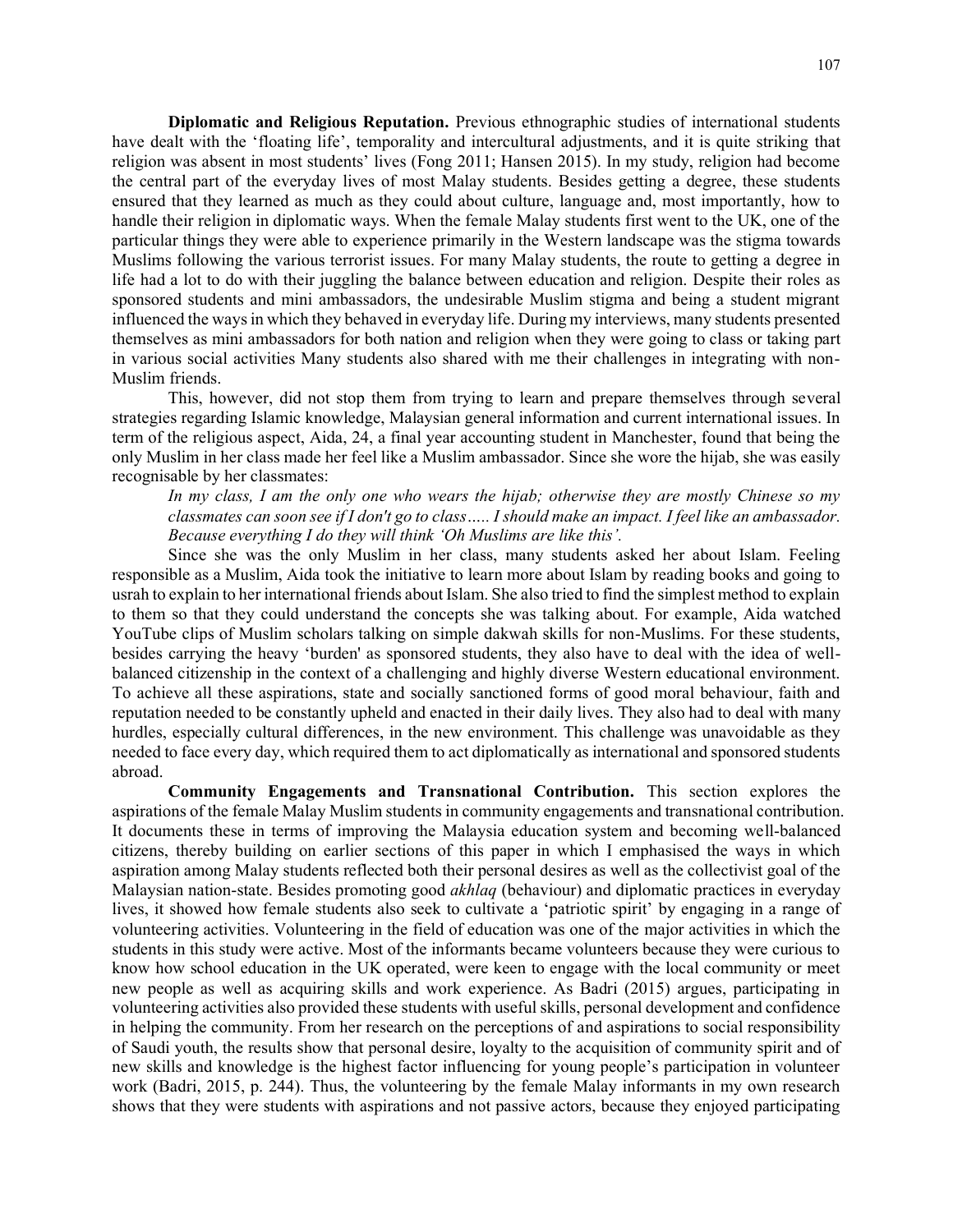in activities which related to their future goal of contributing to God, nation and community (Quaglia  $\&$ Cobb, 1996).

During my fieldwork in Manchester, I was repeatedly struck by the efforts made by these Malay students, who invested their weekends in teaching the Malay child migrants at supplementary school. One example in my research was the Malay students' participation in the Malaysia Community School of Manchester (SKMM). Unlike those in Cardiff, the Malay students in Manchester had the opportunity to contribute to the life skills of Malaysian children who lived abroad by teaching them the subjects that were not taught in the UK state-school syllabus – such as the Malay language, Islamic education and *Jawi* (the Arabic alphabet for writing Malay), Malaysian history and traditional cultures. An exchange of knowledge, culture and self-development occurred among them. Holdsworth (2010) argues that volunteering can develop students' sense of civic duty and responsibility. This was the case of Hafiza, 23, a student at the University of Manchester, who told me that her interest in being a volunteer at SKMM provided her with a platform from which to serve the Malay community abroad,

*'You know what?,.. I feel happy that I could teach the kids about Malaysia as some of them have never been there'.* 

What is more, these students not only helped in the academic sense but also played an essential role in assisting the migrant children's religious life such as teaching the basic Quran and praying. I remember that there was also a Malay mother who drove five hours from Scotland every Saturday to send her children to this school. While I was having a conversation with her at the school one morning, she shared with me that the reason why she was willing to travel to this school every week was because she needed help to teach her children about Islam, and especially about praying. There were not many cities that had supplementary schools and she did not know anyone who could help her to do it.

A similar response was also provided by Aini, a biology student in Manchester who took the Leadership of Learning subject as an option on her course. As a task for the subject, she shared her experiences when doing a placement in a local primary school,

*These children were inquisitive when they did not understand something… This is so unlike the ways we were taught in school, you know. I mean like…sometimes we were not brave enough and could not really ask more questions in class...and they (the teachers) always expected us to understand it as was.*

From this description, we can see that the students also learned from the Malaysian and local children during the lessons, especially in terms of ideas about critical-thinking skills and the courage required to ask a question in the class. Huda, who hoped to work as a lecturer in a suburban area in Penang after her PhD, wanted to contribute to society by setting up a community learning centre for marginalised children, providing them with free tuition. For her, it was essential for the oldest child in a low-class family to have proper guidance on and motivation for his or her direction in life. Speaking about motivation and support, Aini told me her desire to engage more with non-governmental organisations to help school pupils in education by giving them motivation and guidance to apply for university and scholarships. As an example, she would also share her personal experiences as an overseas student. Thus, these transnational contribution through volunteering work by these students have demonstrated their diplomatic responsibility towards the Malaysian children's migrants in the UK.

## *Career Aspirations*

At the end of my fieldwork, I spent my winter break with my informants in Scotland. The five-day trip was to visit their close friend, Hannah (24), who was doing pre-optometry preparation at an opticians in Edinburgh. Hannah was a cheerful lady who had graduated from Cardiff University. During our trip, we had a conversation and she told me about her course and the reason why she decided to return to the UK. After graduating, she spent a year working in Malaysia. However, it was quite a frustrating experience because she could not practice a great deal of what she had learnt in the UK. She found that the full eyecare routine was only available in hospitals but not in optometrists' practices in Malaysia. According to Hannah:

*In optometry, I learned much about health care for the eyes. It is more than just checking the strength of the eyes and selling spectacles. When there is a patient, we do the full eye routine…and*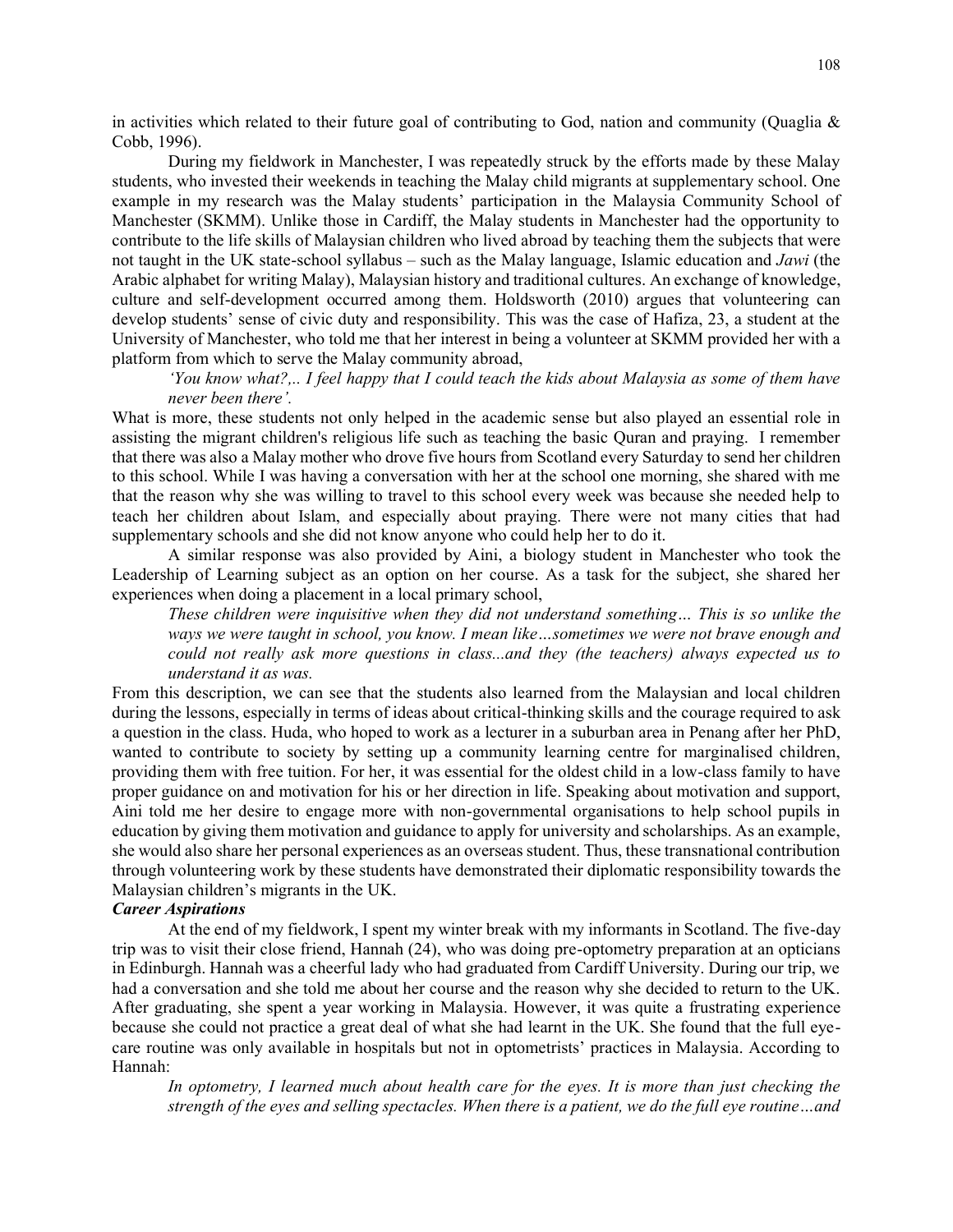*this was not happening in Malaysia. I did not learn much. The patient was a customer and we were selling spectacles rather than an eye-care service*.

There are many elements lacking in eye-care in Malaysia. Most of the optometrists' practices in Malaysia do not focus on the full eye check as they do in the UK. She explained that:

In the UK, a customer needs to make an appointment for a full eye check-up to be prescribed *spectacles or contact lenses. There are many procedures to be carried out before the customers are able to buy the spectacles or contact lenses. However, in Malaysia, an optometrist would either do an eye test, or recommend or take an order for the spectacles or contact lenses for the customer.*

She also added that contact lenses in Malaysia are also available only in one standard size. While on her course, she learnt that customers need to have their eyes properly measured for contact lenses as there are many different sizes. The full eye check-up will determine which size is suitable for the patient. From her training in the UK, she also discovered that those who went to the opticians for a full eye check-up were treated as patients while, in Malaysia, the patient was a customer. For her, it was essential to do the whole eye routine because it could prevent someone from another illness that could be identified by doing the full eye test. As a UK optometry graduate, she and her Malaysian optometry friends hoped that they would be able to practice the full eye routine and educate customers about optical healthcare rather than just sell products in the opticians. Thus, she told me that her aspiration was to gain as much work experience in the UK as she could in the hope that she would be able to help others and implement British eye-care practice when she returned to Malaysia one day. Hannah's case tells us of the aspirations and concerns experienced by undergraduate students in Cardiff who were mainly there as MARA scholarship recipients.

In addition, the students also hope that the Malaysian government will pay greater attention to the value of professionalism in a career. In this case, the optometry students were sponsored to become professional optometrists but, when they returned home, they found that the job scope and environment had devalued. As in the case above, an optometrist was only perceived as an optician – i.e. seller of spectacles – rather than an expert in eye-care itself. This also explains the importance of overseas students building careers and not just those activities which turn out to be market-driven. Thus, this paper suggests that a blueprint or policy for career development by the Malaysian government towards sponsored students is needed to support build a professionalism career as professional optometrists.

## **IMPLICATIONS AND CONCLUSION**

This paper has documented and analysed the educational aspirations of female Malaysian Muslim students by focusing on the multidimensional aspect of their lives as scholarship holders, addressing in particular how they handle diplomatic practices in their everyday lives as Malaysian mini ambassadors overseas. This focus is essential because there is a lack of discussion on international students' experiences which focuses on the pressure placed upon scholarship holders by families and by the awarding bodies. The culture of educational migration and aspirations of Malay students today are heavily influenced by the legacy of British colonial-era racialisation. My findings show that the privileges in education for *Bumiputera* Malays has shaped the notion of achievement they hold and their attitude towards overseas education as well as their experiences abroad. As a result, many Malay parents encourage their children to perform well in school in order to win a scholarship, which they perceive as a way to improve their social and economic status. Besides, for the many Malays in my research, achieving an excellent result in national examinations also indicated that the student was hard-working and intelligent; this is important because it reinforces Malay collective self-pride in the face of colonially derived stereotypes of Malays as 'the lazy native'. With all the expectations and uplifting aspirations of being educated abroad, they also come to recognise themselves as mini diplomats.

For policy recommendation, this paper suggests that there should be a blueprint or a professional association for overseas sponsored students to share their ideas and knowledge in their respective field of studies to help them pursue their professional careers which could benefit the country. Besides, this paper also recommends an intercultural responsibility handbook for sponsored Malaysian students who are going to pursue their education at overseas institutions which includes the aspiration and expectations of the Malaysian Higher Education government towards them.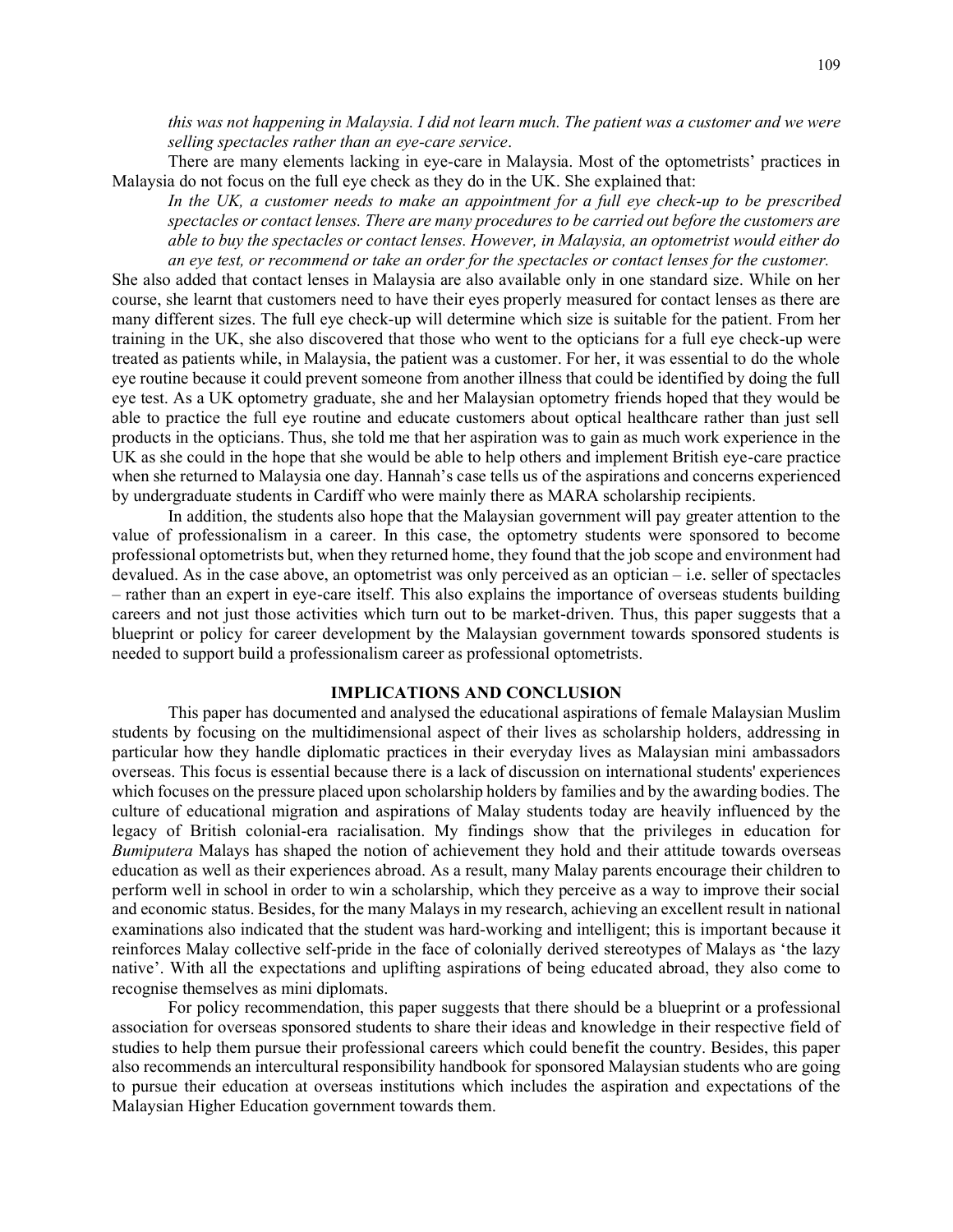The findings of this study can be developed by doing more ethnographic research on returnee sponsored students on their career development when they return to their home country. Further study can explore what are the challenges or opportunities they have in pursuing their professional careers in Malaysia as a Malay overseas educated. Besides, it is important to know their future direction and socio-economic status after obtaining the scholarship and overseas degree.

#### **REFERENCES**

- Badri, A.Y. (2015). The perceptions and aspirations of Saudi youth to social responsibility: A social survey among students of King Abdul Aziz University. *Asian Academic Research Journal of Social Sciences & Humanities*, 2(5), 235–252.<https://files.eric.ed.gov/fulltext/EJ1133112.pdf>
- Bayly, S. (2007). *Asian voices in a postcolonial age. Vietnam, India and beyond*. Cambridge University Press.
- Bayly, S. (2014). How to forge a creative student-citizen: achieving the positive in today's Vietnam. *Modern Asian Studies*, 48(3), 493–523[. https://doi.org/10.1017/S0026749X13000504](https://doi.org/10.1017/S0026749X13000504)
- Bernard, H. R. (2006). *Research methods in anthropology: Qualitative and quantitative approaches* (4th ed.). Rowman & Littlefield.
- Cartier, C. L. (2003). Diaspora and social restructuring in postcolonial Malaysia. In L. J. C. Ma & C. L. Cartier (Eds.), *The Chinese diaspora: Space, place, mobility, and identity* (pp. 69–96). Rowman and Littlefield.
- Chee, W. (2017). Opportunities, challenges, and transitions: educational aspirations of Pakistani migrant youth in Hong Kong. *Children's Geographies, 16*(1), 92–104.<https://doi.org/10.1080/14733285.2017.1380782>
- Cohen, R. (1998). Putting diplomatic studies on the map. *Diplomatic Studies Program Newsletter*. Centre for the Study of Diplomacy.
- Constantinou, C. (2016). Everyday diplomacy: Mission, spectacle and the remaking of diplomatic culture*.* In J. Dittmer & F. McConnell (Eds.), *Diplomatic cultures and international politics: Translations, spaces and alternatives* (pp. 23–40). Routledge.

Constantinou, C., Kerr, P., & Sharp, P. (2016). *The SAGE handbook of diplomacy* (1st ed.). SAGE Publications. Cooper, A. F. (2008). *Diplomacy*. Paradigm Publishers

Creswell, J. W., & Creswell, J. D. (2017). *Research design: Qualitative, quantitative, and mixed methods approaches*. SAGE Publications.

Fong, V. (2011). *Paradise redefined: Transnational Chinese students and the quest for flexible citizenship in the developed world*. Stanford University Press.

- Hallberg Adu, K. (2019). Student migration aspirations and mobility in the global knowledge society: The case of Ghana. *Journal of International Mobility, 7*(1), 23–43. [https://www.cairn.info/revue-journal-of](https://www.cairn.info/revue-journal-of-international-mobility-2019-1-page-23.htm)[international-mobility-2019-1-page-23.htm](https://www.cairn.info/revue-journal-of-international-mobility-2019-1-page-23.htm)
- Higher Education Statistics Agency (HESA). (2019). Higher education student statistics: UK 2018/19. Higher Education Statistics Agency (HESA[\) https://www.hesa.ac.uk/news/16-01-2020/sb255-higher-education](https://www.hesa.ac.uk/news/16-01-2020/sb255-higher-education-student-statistics)[student-statistics](https://www.hesa.ac.uk/news/16-01-2020/sb255-higher-education-student-statistics)
- Holdsworth, C. (2010). Why volunteer? Understanding motivations for student volunteering. *British Journal of Educational Studies*, *58*(4), 421–437. <https://doi.org/10.1080/00071005.2010.527666>
- Ibnu, I. N. (2022). The taste of home: The construction of social relationships through commensality amongst female Malay students in the United Kingdom*. Journal Of Nusantara Studies (Jonus), 7*(1), 316–334. [https://Doi.Org/10.24200/Jonus.Vol7iss1pp316-334](https://doi.org/10.24200/Jonus.Vol7iss1pp316-334)
- Ibnu, I., & Azman, N. (2021). The role of Islamic Piety Movements in the lives of Malaysian female Muslim students in the United Kingdom. *Journal of Studies in International Education*. <https://doi.org/10.1177/10283153211027011>
- Ibnu, I. N. (2019). *Female Malaysian Muslim students' experiences in the United Kingdom: Piety and everyday life in Manchester and Cardiff*. Doctoral thesis (PhD), University of Sussex.
- Koh, S. Y. (2017). *Race, education and citizenship: Mobile Malaysians, British colonial legacies, and a culture of migration.* Palgrave Macmillan.
- Lee, H.-A. (2012) Affirmative action in Malaysia: Education and employment outcomes since the 1990s. *Journal of Contemporary Asia*, *42*(2), 230–254[. https://doi.org/10.1080/09500782.2012.668350](https://doi.org/10.1080/09500782.2012.668350)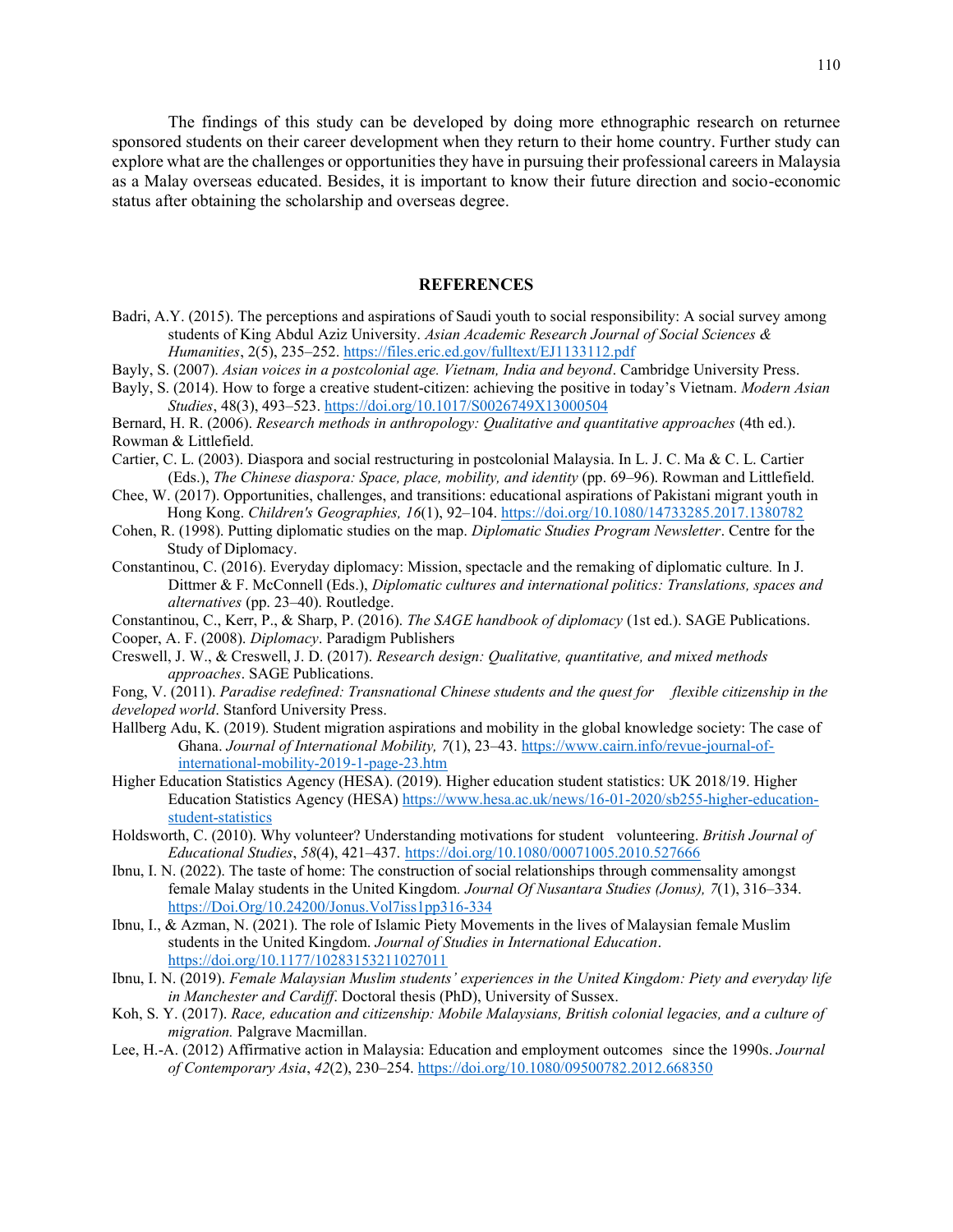- Liao, K., & Asis, M. (2020). Back to the Philippines: Connecting aspirations, return and social remittances in international student migration. *Asian And Pacific Migration Journal*, 29(3), 402–421. <https://doi.org/10.1177/0117196820964999>
- Long, N. & Moore, H. (eds) (2013). *The social life of achievement*. Berghahn.
- Marsden, Magnus, Ibañez-Tirado, Diana & Henig, David (2016). Everyday diplomacy: Introduction to special issue. *Cambridge Journal of Anthropology, 34*(2). 2–22.<http://dx.doi.org/10.3167/ca.2016.340202>
- Naidu, S. (2018). Affirmative action still needed to bridge the gap and avoid conflict between Malays, Chinese. CNA. [https://www.channelnewsasia.com/asia/affirmative-action-malays-mahathir-malaysia-](https://www.channelnewsasia.com/asia/affirmative-action-malays-mahathir-malaysia-819546?utm_source=dlvr.it&utm_medium=twitter)[819546?utm\\_source=dlvr.it&utm\\_medium=twitter](https://www.channelnewsasia.com/asia/affirmative-action-malays-mahathir-malaysia-819546?utm_source=dlvr.it&utm_medium=twitter)
- Newman, A. (2019). The influence of migration on the educational aspirations of young men in northern Senegal: Implications for policy. *International Journal of Educational Development, 65*, 216–226. <https://doi.org/10.1016/j.ijedudev.2018.08.005>
- Patton. M. Q. (2002). *Qualitative research and evaluation methods* (3rd ed.). SAGE Publications.
- Quaglia, R. J. & Cobb, C. D. (1996). Toward a theory of student aspirations. *Journal of Research in Rural Education, 12*(3), 127–132.<https://quagliainstitute.org/uploads/legacy/TowardaTheoryofSA.pdf>
- Roslan, A. H. (2001). Income inequality, poverty and development policy in Malaysia. Paper presented at a conference on 'Poverty and Sustainable Development', Université Montésquieu-Bourdeaux IV, 22–23 November.
- Sanjek, R. (1990). *Fieldnotes: The makings of anthropology*. Cornell University Press.
- Scheibelhofer, E. (2003). *Migration und individualisierung: Grundlegende handlungsorientierungen bei auswanderungen aus Westeuropa in die Vereinigten Staaten*. Peter Lang.
- Scheibelhofer, E. (2018). Shifting migration aspirations in second modernity. *Journal of Ethnic and Migration Studies, 44*(6), 999–1014[. https://doi.org/10.1080/1369183X.2017.1384151](https://doi.org/10.1080/1369183X.2017.1384151)
- Schensul, S. L., Schensul, J. J., & LeCompte, M. D. (1999). *Essential ethnographic methods: Observations, interviews, and questionnaires*. Altamira Press.
- Schielke, S. (2009). Being good in Ramadan: ambivalence, fragmentation and the moral self in the lives of young Egyptians. *Journal of the Royal Anthropological Institute, 15*(s1), 24–40. [https://doi.org/10.1111/j.1467-](https://doi.org/10.1111/j.1467-9655.2009.01540.x) [9655.2009.01540.x](https://doi.org/10.1111/j.1467-9655.2009.01540.x)
- Schneider, L. (2018). Access and aspirations: Syrian refugees' experiences of entering higher education in Germany. *Research in Comparative And International Education, 13*(3), 457–478. <https://doi.org/10.1177/1745499918784764>
- Senin, N., & Ng, I. (2012). Educational aspirations of Malay youths from low-income families in Singapore. *Asia Pacific Journal of Social Work and Development, 22*(4), 253–265. <https://doi.org/10.1080/02185385.2012.739473>
- Shakya, Y. B., Guruge, S., Hynie, M., Akbari, A., Malik, M., Htoo, S., Khogali, A., Mona, S. A., Murtaza, R., & Alley, S. (2012). Aspirations for higher education among newcomer refugee youth in Toronto: Expectations, challenges, and strategies. *Refuge: Canada's Journal on Refugees, 27*(2), 65–78. <https://doi.org/10.25071/1920-7336.34723>
- Sharp, P. (2009). *Diplomatic theory of international relations*. Cambridge University Press.
- Trainor, A. (2018). Community conversation as a method of gathering and analyzing qualitative data. *Journal of Disability Policy Studies, 29*(1), 2–6[. https://doi.org/10.1177/1044207317739403](https://doi.org/10.1177/1044207317739403)
- Zerrin, S. (2013). *Immigrants'aspiration paradox: Theoretical explanations and determinants of the aspiration gap between native and immigrant students*. Mannheimer Zentrum für Europäische Sozialforschung.
- Kang, J-J. & Metcalfe, A. S. (2019). Living and learning between Canada and Korea: The academic experiences and cultural challenges of undergraduate international exchange students. *Journal of Comparative and International Higher Education, 1*1(2), 28–36.<https://doi.org/10.32674/jcihe.v11iFall.1074>